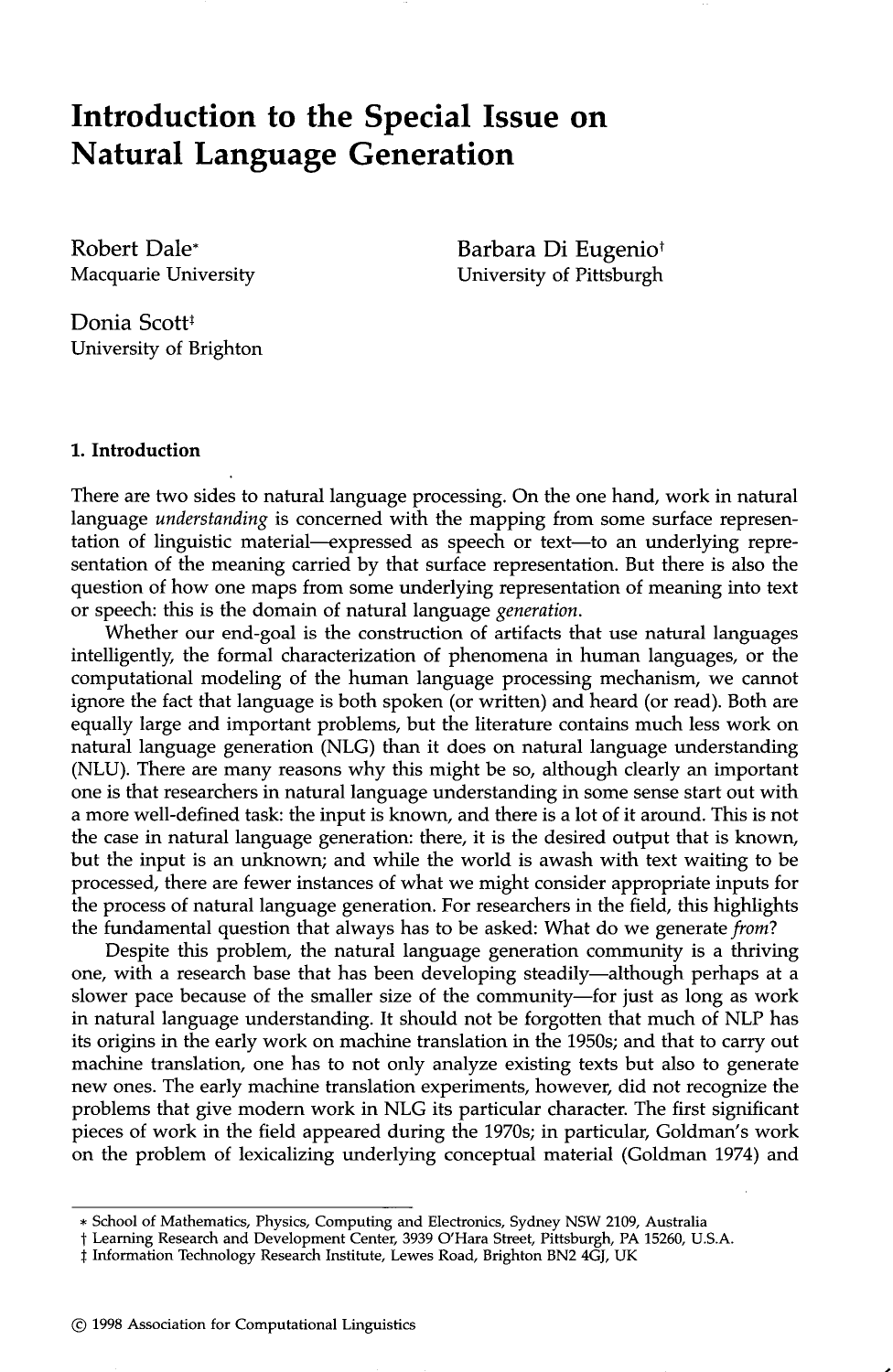### Computational Linguistics Volume 24, Number 3

Davey's work on the generation of paragraph-long descriptions of tic-tac-toe games (Davey 1979) were among the first to focus on issues unique to NLG. The field really took off, however, in the 1980s; for those working in NLG, the decade began with a bang, and the Ph.D. theses of McDonald (1980), Appelt (1981), and McKeown (1982) have had a lasting impact on the shape of the field.<sup>1</sup>

But what has happened in the last fifteen years since those major pieces of work first appeared? Although one does find articles on NLG in the pages of *Computational Linguistics* and other journals in the field, and papers on generation do appear at the major NLP conferences, the quantity and range of work being carried out in NLG tends to be underrepresented in these forums. Instead, the community has tended to present its results at the two biennial series of workshops--one European and one international—that have sprung up in the last ten years. Many of these workshops have led to books: see Kempen (1987); McDonald and Bolc (1988); Zock and Sabah (1988); Dale, Mellish, and Zock (1990); Paris, Swartout, and Mann (1991); Dale et al. (1992); Horacek and Zock (1993); and Adorni and Zock (1996). This special issue of *Computational Linguistics* was inspired by discussions at the International Workshop on Natural Language Generation held in Herstmonceux in 1996; the aim of the volume you are reading is to show the wider computational linguistics community something of the range of activities in NLG.

## **2. Some Perspectives on Natural Language Generation**

What is natural language generation about? A definition offered by McDonald (1987, 983) over ten years ago has stood the test of time:

Natural language generation is the process of deliberately constructing a natural language text in order to meet specified communicative goals.

A more recent definition with a slightly different emphasis can be found in Reiter and Dale (1997, 57):

Natural language generation is the subfield of artificial intelligence and computational linguistics that is concerned with the construction of computer systems that can produce understandable texts in... human languages from some underlying non-linguistic representation of information.

Both definitions pick out some of the foci of interest that give work in NLG its distinctive flavor. From the first we note the emphasis on *deliberate choice* as the fundamental operation that underlies much work in the area, and on the generation of *texts* as opposed to single sentences; from the second, we note the emphasis on underlying representations of information that may be *nonlinguistic* in nature. Each of these points bears some elaboration:

In work in NLG, a major concern is that of choosing between different ways of doing things, as the same content can often be expressed in many different ways. Although some of these choices may indeed be arbitrary, there is a view in NLG that a great many are not, and the choices between different ways to say things--different ways to structure a text, different ways to refer to objects, the use of different syntactic

<sup>1</sup> The latter two works are more widely available in revised form as Appelt (1985) and McKeown (1985).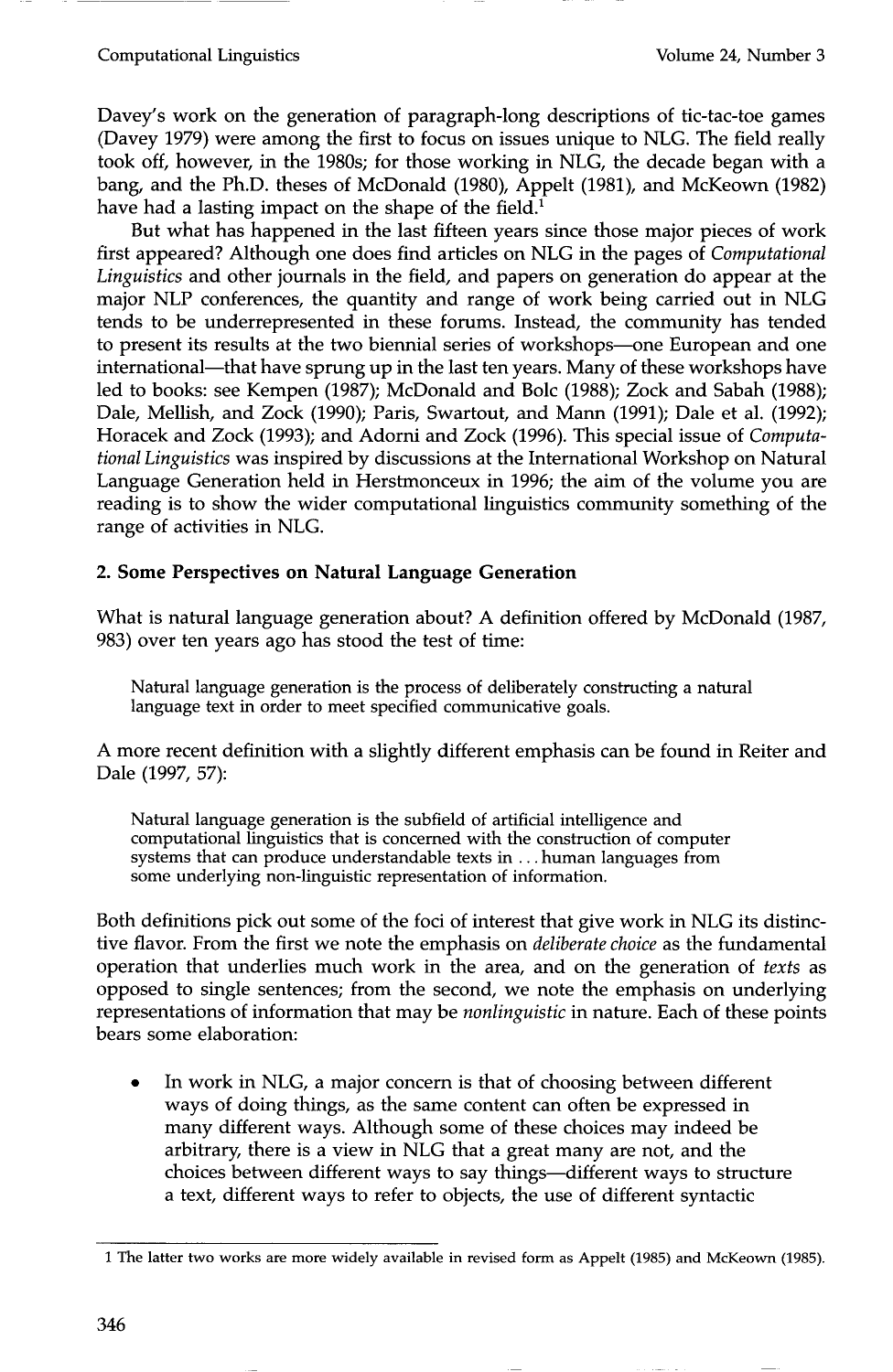constructions, and of different words to realize underlying concepts--need to be motivated in some way. Much research in NLG is oriented towards uncovering those motivations.

- There is a sense in which work in NLU tends to start with the sentence as the principal focus of inquiry. However, for much work in NLG, the primary focus is the text or discourse: although there are many important issues involved in the generation of sentential forms, those working in NLG research have long accepted that discourse-level issues are just as important, and probably more so. This relates to the previous point: it is often only by considering the context within which a sentence is being generated that the appropriate choice of surface form can be made.
- The input representation provided to an NLG system may be symbolic (for example, an expert system knowledge base) or numeric (for example, a database containing stock market prices) but it is generally nonlinguistic in nature. Early work in the field relied on the use of hand-crafted knowledge sources, which sometimes meant that the representations used embodied unspoken assumptions. More recent work has been able to take advantage of representations created for other purposes; using these as the input to the generation process reinforces the realization that the elements of the underlying representation may not correspond in a straightforward way to words and sentences.

Much work in NLG thus concerns itself with pragmatics and discourse-level considerations. Interestingly, these too have been somewhat underrepresented in the standard computational linguistics forums, where the bulk of the work carried out is often in the area of well-specified and rigorous formal treatments of sentential phenomena.

There is an important point here that bears emphasizing: natural language generation is *not* the inverse of the process of parsing. 2 Those working in NLG generally break down the process of generating a text into a number of stages, and it is only the last of these—generally referred to as surface realization—that corresponds to anything like the inverse of parsing. If we want to seek the mirror-image of work in NLG within research in natural language understanding, we have to consider the entire analysis process, all the way through to plan recognition in multisentential discourses or dialogues.

This is perhaps an appropriate place to review what the task of NLG is now commonly seen to involve:

First, there is the question of **content determination:** deciding what to say. This impacts at both macro and micro levels. At the macro level researchers in NLG are concerned with how the content of a multisentential text, or of a turn in a dialogue, can be determined. At a micro level, researchers are concerned with how the content of appropriate referring expressions can be worked out. In each case the problem is how to select the right information from that which is available; it is rarely appropriate to say everything we could say.

<sup>2</sup> It should be noted, however, that there is a body of work that looks at the use of bidirectional grammars, where a common declarative representation of grarmnatical knowledge is used both for parsing and for realization; see, for example, Shieber et al. (1990).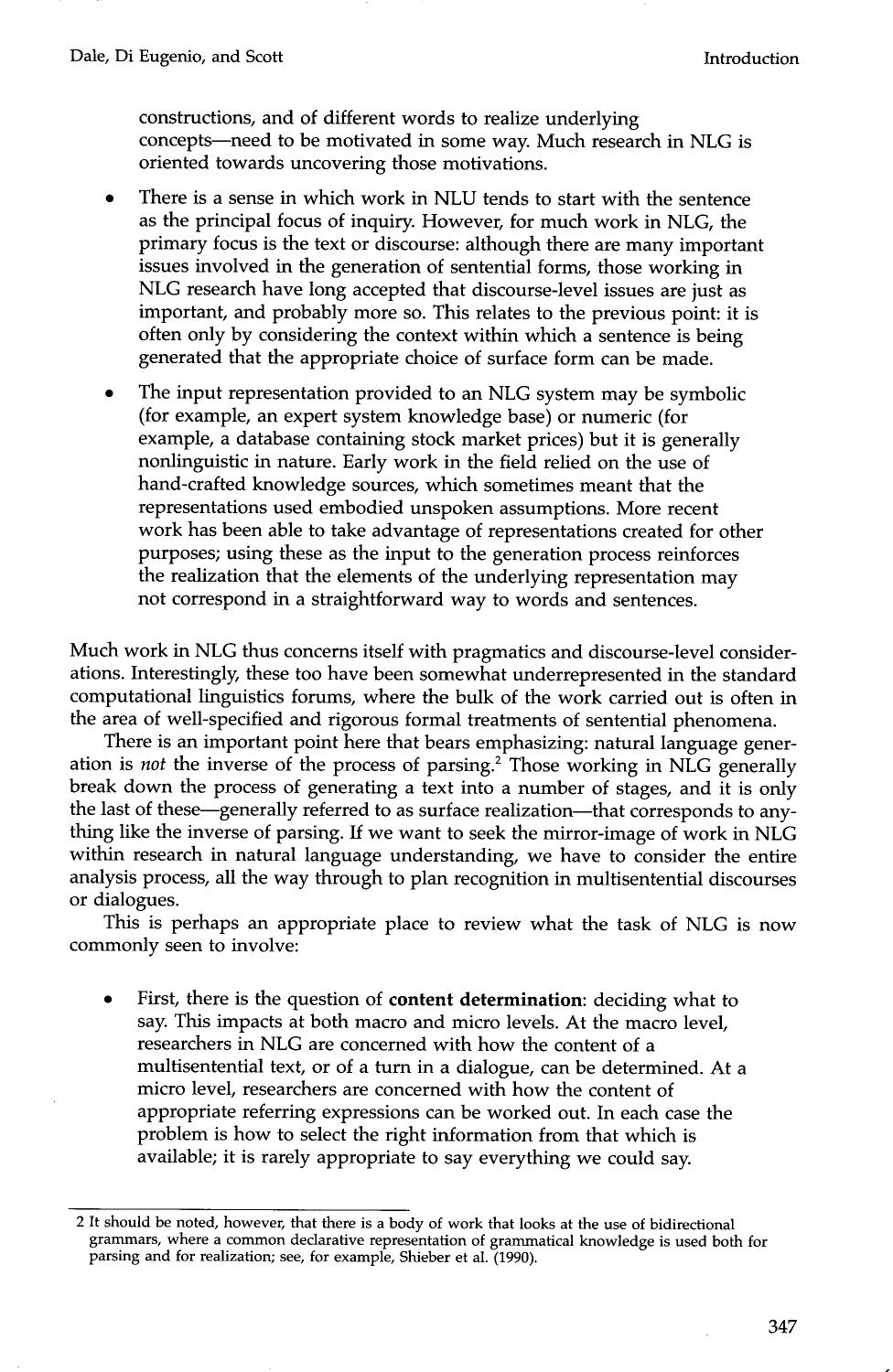- There is also the question of **text structure:** texts are not just random collections of sentences; they exhibit a structure that plays a key role in conveying their meaning. Researchers in NLG are concerned with elucidating mechanisms for determining the most appropriate structures to use in particular circumstances, and with working out how the information to be conveyed can best be packaged into paragraph- and sentence-sized chunks.
- Closer to the kinds of issues that concern those working in parsing, there are the problems of **surface realization and lexicalization:** once the content of individual sentences has been determined, this still has to be mapped into morphologically and grammatically well-formed words and sentences. Where the underlying representation expresses informational elements at a granularity that does not map easily into words, decisions about how to lexicalize the conceptual material have to be taken.

These are the kinds of issues that have driven much research in NLG over the last 15 years. Our understanding of the issues has come a long way in that time. This issue of *Computational Linguistics* contains what is no more than a snapshot of work in the field at the current time; it should be read against the background of the broader picture we have attempted to sketch here, albeit briefly. In the next section, we provide short summaries of the papers collected together in this special issue.

# **3. An Overview of the Issue**

From the 25 papers originally submitted to the special issue, our reviewers helped us eventually select five. There were many more papers that, given space, we would have included; we hope that some of these will appear in subsequent regular issues of *Computational Linguistics.* 

# **3.1 Chu-Carroll and Carberry**

As we mentioned earlier, "deciding what to say" is a key issue in NLG. Chu-Carroll and Carberry's paper focuses on strategies for selecting the content of responses in collaborative planning dialogues. The authors concentrate on situations in which the system and the user have different beliefs that they attempt to reconcile, namely: cases when the system needs to gather further information in order to decide whether to accept a proposal from the user, and cases when the system must negotiate with the user to resolve a detected conflict in beliefs. In both cases, the implemented algorithms identify the subset of beliefs that the system believes will most effectively help solve either its uncertainty or the conflict in beliefs; further, the system chooses an appropriate strategy and produces a response that initiates a subdialogue addressing the :impasse in conversation.

Two other points deserve special note. First, the computational model is based on a small but convincing corpus study. Second, the authors conducted a formal, even if limited, evaluation of their prototype implementation. The evaluation consists of human raters grading the system's actual response and some distractors, obtained by selectively altering the system's response generation strategies. The evaluation is suggestive that the proposed strategies and their implementation are effective.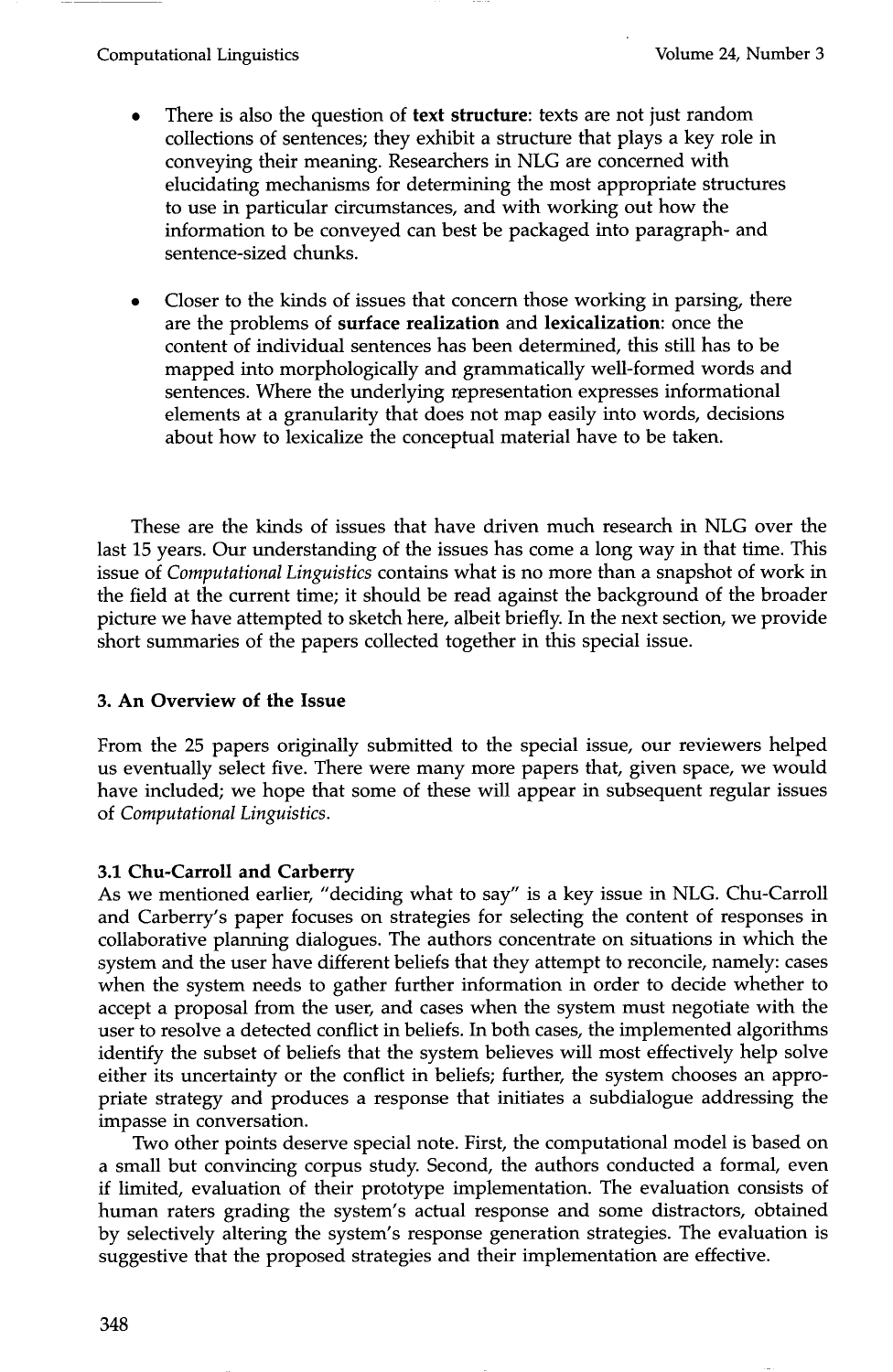# **3.2 Stede**

Addressing the issue of "deciding how to say it," Stede focuses on the role of the lexicon and of lexical choice within an NLG system. More specifically, Stede describes how his approach can generate verbal alternations that change the aspectual category of the verb. One such alternation is the causative, as in *The mechanic drained the oil from the engine,* the causative form of *The oil drained from the engine.* Stede takes the lexicon to be the central device for mapping between domain representations and intermediate semantic representations. Alternations are generated by applying one or more rules in a predetermined order to a basic lexical form; the choice of a specific alternation is determined by parameters such as salience. The intermediate semantic representation of a sentence is the input for the surface generator--in this case, Penman (Penman group 1989).

Interesting aspects of Stede's approach are the capacity of his system to generate fine-grained distinctions of meaning, and the attention paid to both linguistic constraints and computational concerns. Although only English is discussed in this paper, Stede's system uses the same mechanism to generate alternations in German as well.

## **3.3 Mittal, Moore, Carenini, and Roth**

Generation technology is now increasingly finding a place in applied systems. One such application is described by Mittal, Moore, Carenini, and Roth, who have developed a system to generate captions to accompany the graphical presentations produced by SAGE (Roth et al. 1994). It is well known that the interpretation of even simple, conventional, graphics can be difficult without accompanying textual pointers (e.g., keys, labels of axes, and the like). SAGE is innovative in its ability to produce novel graphics for highly abstract and complex data. The comprehension of these presentations is often heavily reliant on captions: extended textual descriptions of the relation of the presentation to the data it depicts.

Mittal et al. show how a SAGE graphic, together with information about the perceptual complexity of its elements and the structure of its underlying data, can be used to generate an effective multisentential caption. This is demonstrated through examples in the domain of housing sales; however, with the exception of the lexicon, the caption generator is fully domain independent. Although the system has not yet been formally evaluated, we are told that users of SAGE report that the generated captions contribute positively to their understanding of complex graphical presentations.

# **3.4 Radev and McKeown**

Automated text summarization is a practical problem of increasing interest, especially with the ever-widening dissemination of the World Wide Web; this is an obvious area where NLG can contribute. Radev and McKeown describe an application of NLG techniques towards the end of producing summaries of a kind that are, as the authors argue, beyond the scope of current statistical summarizers. There are two main elements to their approach. The first is the use of "summarization operators" that compare data structures containing information derived from different sources and thus allow the system to produce summaries of several input messages; the second is the use of a technique for identifying proper names and related descriptions from on-line text so that these can be used to extend the descriptions provided in summaries.

The data structures used as input to generate the summary texts are filled MUCstyle templates; the task of identifying key information in source texts and extracting it has already been carried out. The paper thus provides an excellent application of established technologies, with new mechanisms being developed to complete the pic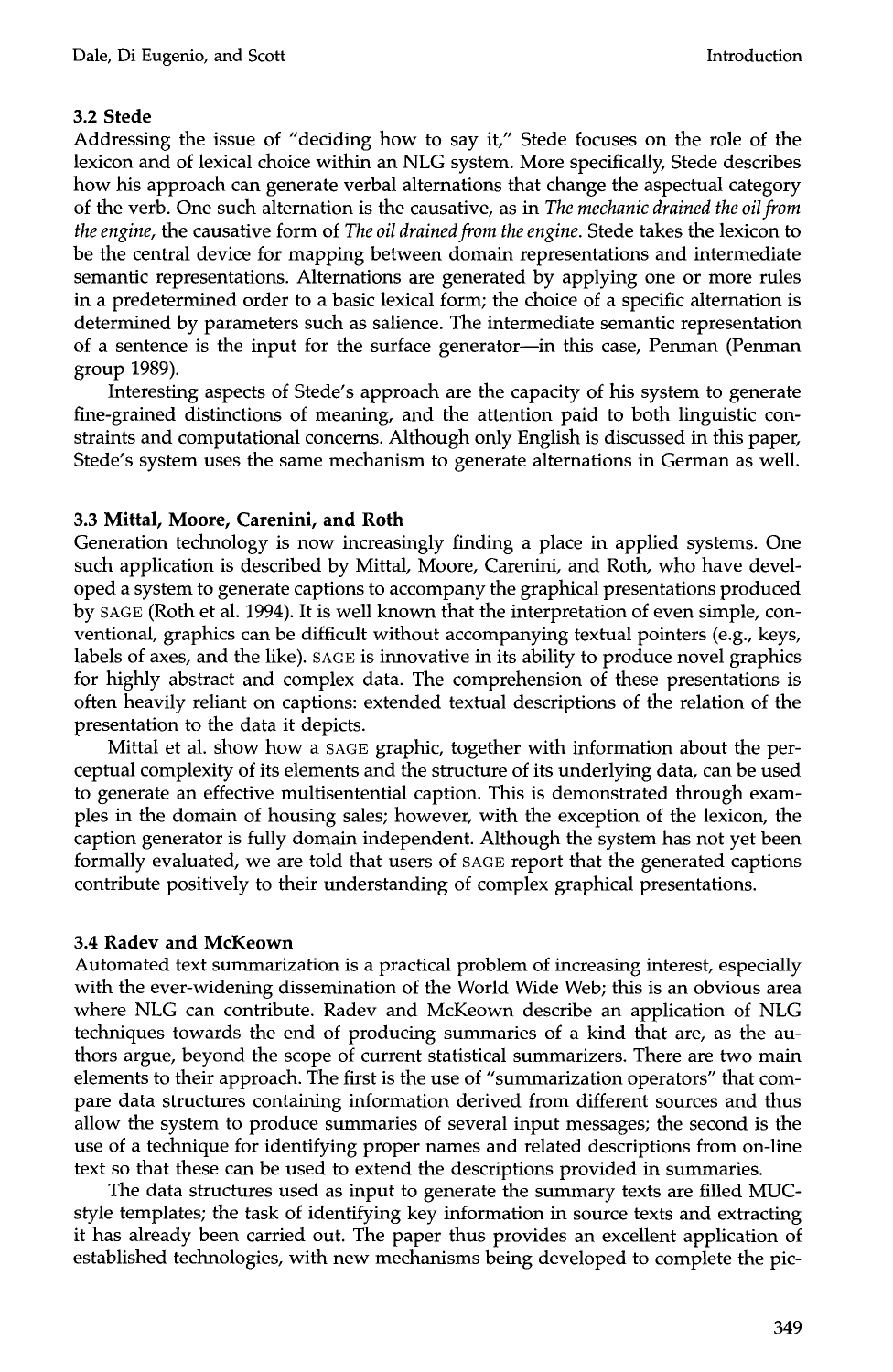ture; the work shows well how NLG techniques can make a real difference to the important task area of summarization.

# **3.50berlander**

Texts are generated to be read, and while generators can provide a range of texts for a given context, the question of what expression is most appropriate remains nontrivial. Typically nowadays, the designers of NLG systems tune their generators to produce expressions compatible with those found in a corpus of "good" exemplars from the domain in question (see, e.g., Scott and Power [1994] and Paris et al. [1995]). But this approach is not always possible (e.g., for novel domains), and even in cases where there is an available corpus, judgments of quality can often only be made by appealing to convention. Psycholinguistic studies suggest themselves as a useful source of guidance but this too can be problematic: what speakers or writers typically produce often conflicts with their preferences as perceivers, as shown, for example, with regard to referring expressions by Stevenson and her colleagues (Stevenson, Crawley, and Kleinman 1994; Stevenson and Urbanowicz 1995).

Oberlander discusses this apparent paradox with reference to the generation of referring expressions-in particular, the suggestion by Dale and Reiter (1995) that generation algorithms for definite noun phrases should be based on observations about human language production rather than on a strict observation of the Gricean maxims (Grice 1975). Oberlander calls this the Spike Lee maxim: *Do the right thing--where*  "right" is that which is human and simple. He shows that, when generating referring expressions, we can't always tell whether the right thing is to mimic the preferences of language producers or language perceivers, since these preferences often conflict. He argues that until we develop a more sophisticated view of the expectations of speakers and hearers, developers of NLG systems should probably stick to the Spike Lee maxim: even with its known limitations it produces more natural results than are achieved by following a strict interpretation of the Gricean maxims--and we would all agree that even that is better than the Cole Porter maxim.<sup>3</sup>

# **4. Future Directions for Research in Natural Language Generation**

We said earlier that NLG research has come a long way since its beginnings, but there is still a long way to go. What does the future hold? Crystal-ball gazing is always a risky business, but on the basis of our experience and some of the issues that arise both in the work presented here and in other submissions to the special issue, we would suggest the following aspects of NLG will be seen as important areas in the next five years.

*Microplanning.* Ever since Thompson (1977), there has been a tendency to see NLG as involving two problems, which Thompson characterized as being concerned with decisions of strategy and tactics: in short, questions about what to say and questions about how to say it. In the field, this translated into work in the two areas of text planning and linguistic realization, with researchers often declaring themselves as working on one or the other. In more recent years, there has been the realization that something is required in the middle; this was most notably expressed in Meteer's work on what she called "the generation gap" (Meteer 1990). This has given rise to a body of work that explores questions of what is often referred to as microplanning: once a

<sup>3</sup> This being: *Anything goes.*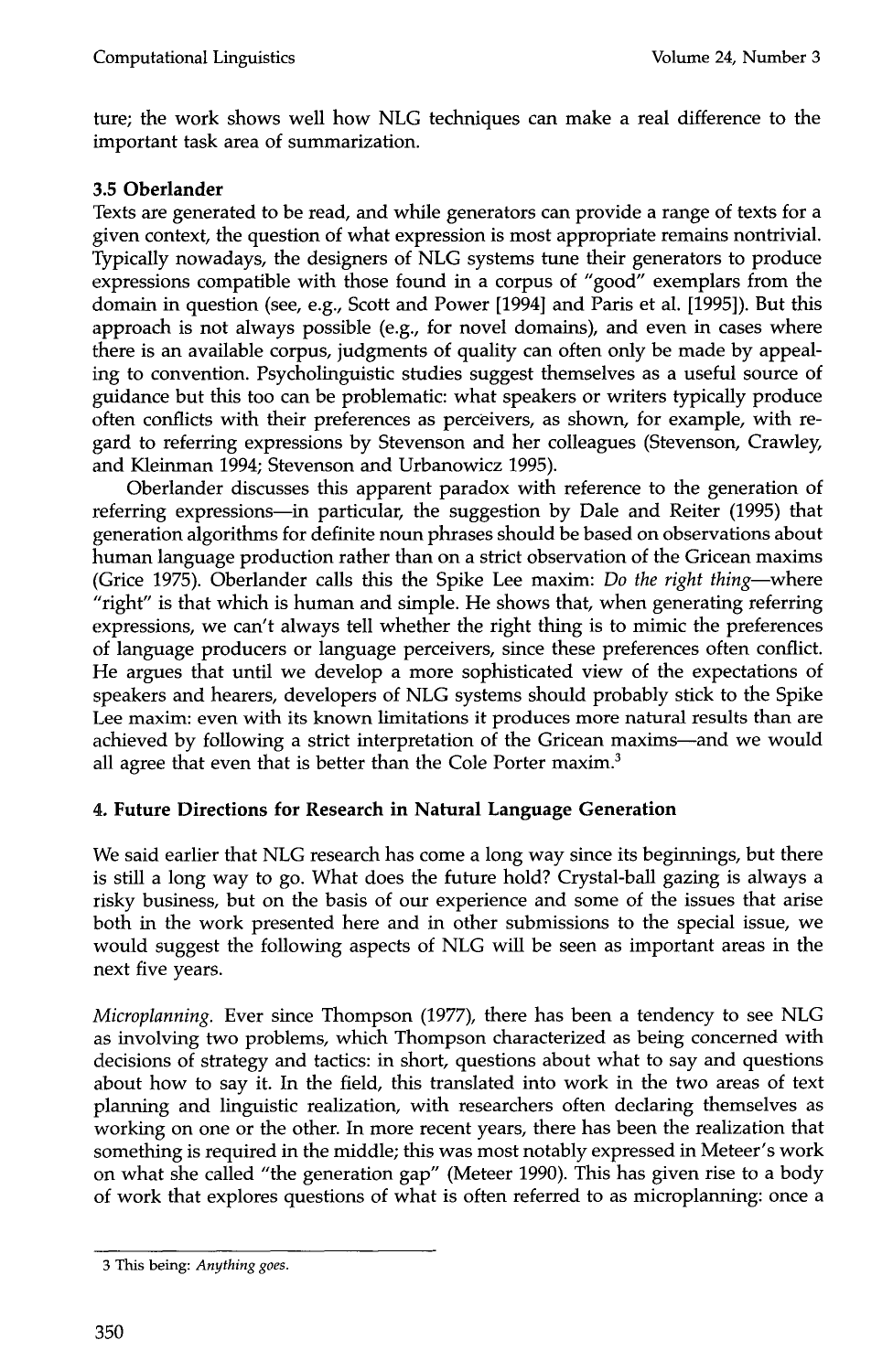text planning process has worked out the overall structure of a text and the content to be conveyed, how is this information packaged into sentences? Serious work here has only just begun: there are a great many unresolved issues, and in many cases the questions themselves are unclear.

*Multimodal generation.* Real text is not disembodied. It always appears in context, and in particular within some medium-for example, on a page, on a screen, or in a speech stream. As soon as we begin to consider the generation of text in context, we immediately have to countenance issues of typography and orthography (for the written form) and prosody (for the spoken form). These questions can rarely be dealt with as afterthoughts. This is perhaps most obvious in the case of systems that generate both text and graphics and attempt to combine these in sensible ways. We predict that the World Wide Web will be a major factor in forcing some of the issues here: if systems are to automatically generate the text on Web pages (see, for example, Milosavljevic and Dale [1996]), then they also need to consider other elements of that container.

*Reusable resources.* It may be an indication of a maturing of some subareas of NLG research that we are now in a position where there are reusable components for particular tasks. Specifically, three linguistic realization packages, FUF/SURGE (Elhadad 1993a, 1993b; Elhadad and Robin 1996), PENMAN/NIGEL (Penman group 1989), and its descendant KPML/NIGEL (Bateman 1997), are widely used in the field. For anything other than simple applications, it is now questionable whether it makes sense to build a linguistic realization component from scratch. We may expect other kinds of reusable components to be developed within the research community within the next 5-10 years; it is developments of this kind that signal significant progress, since being able to reuse the work of others obviously has the potential to increase research productivity. In related developments, there is a growing interest within the community in defining a reference architecture for NLG; if successful, this is likely to stimulate further research and development in NLG through the provision of a modular baseline for development, comparison, and evaluation.

*Evaluation.* Although there have been attempts at the evaluation of NLG techniques and systems in the past, formal evaluation has only recently come to the fore. For example, systems have been evaluated by using human judges to assess the quality of the texts produced (Lester and Porter 1997; Chu-Carroll and Carberry, this issue); by comparing the system's performance to that of humans (Yeh and Mellish 1997); by corpus-based evaluation (Robin and McKeown 1996); and indirectly through "task efficacy" measures (Young 1997). The major stumbling block for progress is determining what metrics and methods should be used: for example, how can the *quality* of an output text be measured? Because of the different nature of the task, it is unlikely that methods that have been used in NLU, such as the evaluation process adopted in the Message Understanding Conferences, can be carried over to generation. Dale and Mellish (1998) suggest that the NLG community could make progress by devising specific evaluation methods for NLG subtasks such as content determination, text structuring, and realization; this "glass box" approach is likely to result in a clearer understanding of how to evaluate NLG systems as a whole.

The particular foci we have just outlined are specific to work in NLG. However, just as corpus-based methods have become very important in NLU research, we may expect this to happen increasingly in work on NLG too. Raw or coded text has been used by researchers to investigate strategies in a number of different areas of NLG, as demonstrated in the papers by Radev and McKeown and by Chu-Carroll and Carberry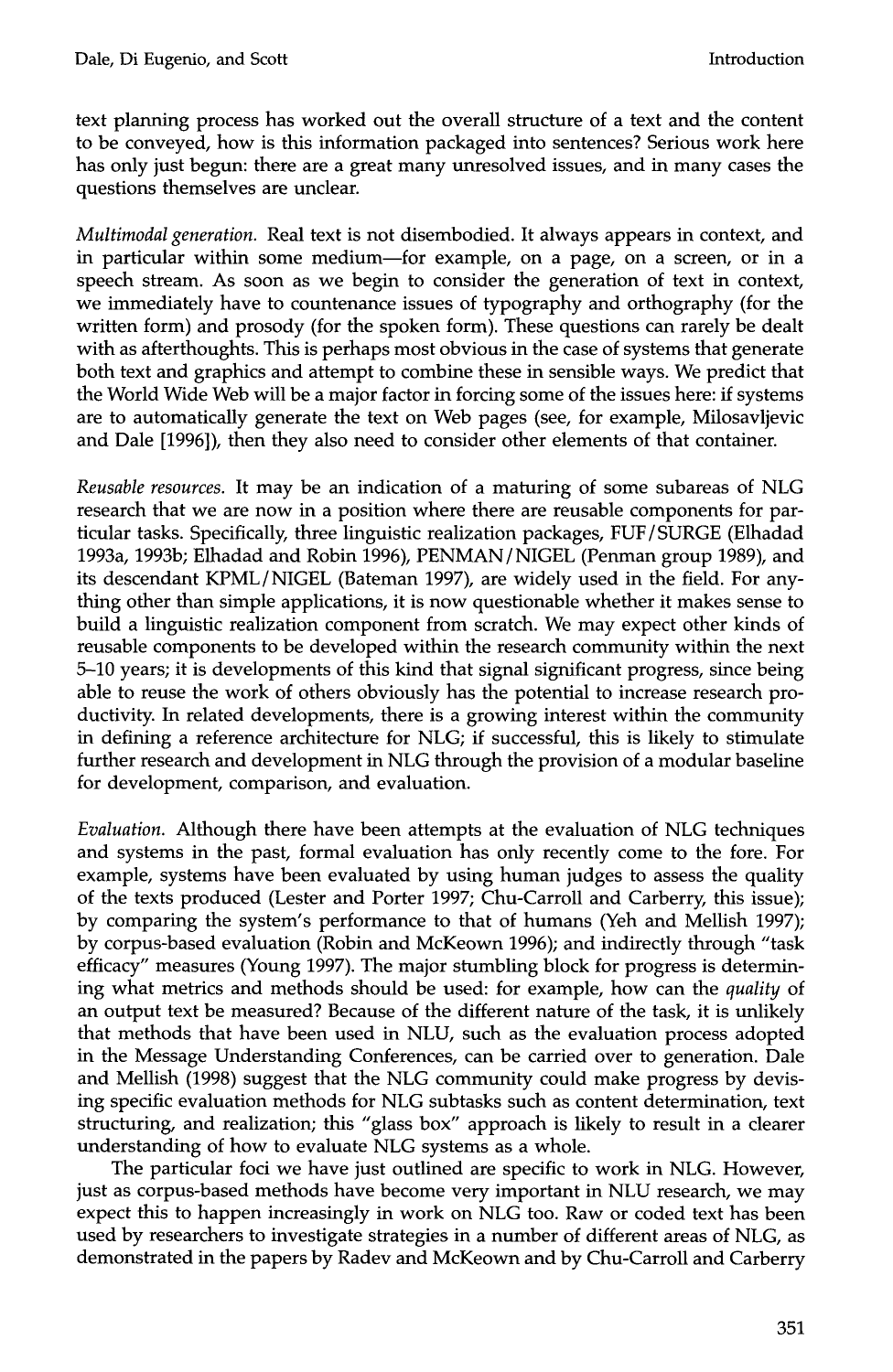in this issue. Given the emphasis within NLG research on text-level issues, a major bottleneck for work here is the encoding of corpora with semantic and discourse structural features; see Di Eugenio, Moore, and Paolucci (1997). These are needed to uncover plausible text-structuring and microplanning strategies, but annotating corpora for such features will remain a laborious manual task at least for the foreseeable future. This effort may be alleviated if sharable corpora become available through the Discourse Resource Initiative (http://www.georgetown.edu/luperfoy/Discourse-Treebank / dri-home.html).

With so many rich seams to mine, natural language generation has a promising future. We mentioned at the outset that researchers in NLG face the unique problem of deciding what to generate *from*: Yorick Wilks is credited with pointing out that, while the problem of natural language understanding is somewhat like counting from one to infinity, researchers in natural language generation face the problem of counting from infinity to one. In order to make progress, researchers in NLG pick a reasonably high number and get to work; as researchers in NLU climb the numerical ladder from the other end, we can expect that some of the big numbers discovered in NLG will prove to be of use in NLU too.

## **Acknowledgments**

We offer our grateful thanks to the body of reviewers who did so much work in helping us put this issue together. We also acknowledge the many fruitful discussions we have had with our colleagues, including especially Giuseppe Carenini for sharing his notes on evaluation in NLG and Ehud Reiter for his observations on the state of the field.

## **References**

- Adorni, G. and M. Zock, editors. 1996. *Trends in Natural Language Generation.*  Lecture Notes in Artificial Intelligence. Springer-Verlag, Berlin.
- Appelt, Douglas E. 1981. *Planning Natural Language Utterances to Satisfy Multiple Goals.* Ph.D. thesis, Stanford University, Stanford, CA. Available as SRI Technical Note 259.
- Appelt, Douglas E. 1985. *Planning English Sentences.* Cambridge University Press, Cambridge.

Bateman, John A. 1997. Enabling technology for multilingual natural language generation: The KPML development environment. *Natural Language Engineering,* 3:15-55.

Dale, Robert, Eduard H. Hovy, Dietmar Rösner, and Oliviero Stock, editors. 1992. *Aspects of Automated Natural Language Generation.* Lecture Notes in Artificial Intelligence. Springer-Verlag, Berlin.

Dale, Robert and Christopher S. Mellish. 1998. Towards evaluation in natural language generation. In *Proceedings of the First International Conference on Language* 

*Resources and Evaluation,* Granada, Spain, May 28-30.

- Dale, Robert, Chris Mellish, and Michael Zock, editors. 1990. *Current Research in Natural Language Generation.* Academic Press, New York.
- Dale, Robert and Ehud Reiter. 1995. Computational interpretations of the Gricean maxims in the generation of referring expressions. *Cognitive Science,*  18:233-263.
- Davey, Anthony C. 1979. *Discourse Production.* Edinburgh University Press, Edinburgh.
- Di Eugenio, Barbara, Johanna D. Moore, and Massimo Paolucci. 1997. Learning features that predict cue usage. In *Proceedings of the 35th Annual Meeting,*  pages 80-87, Madrid, Spain. Association for Computational Linguistics.
- Elhadad, Michael. 1993a. FUF: The universal unifier-user manual version 5.2. Technical Report CUCS-038-91, Columbia University.
- Elhadad, Michael. 1993b. *Using Argumentation to Control Lexical Choice: A Unification-based Implementation.* Ph.D. thesis, Computer Science Department, Columbia University.
- Elhadad, Michael and Jacques Robin. 1996. An overview of SURGE: A reusable comprehensive syntactic realisation component. In *Proceedings of the 8th International Workshop on Natural Language Generation (Demos and Posters),*  Herstmonceux, Sussex, UK, June.
- Goldman, Neil M. 1974. *Computer Generation of Natural Language from a Deep Conceptual Base.* Ph.D. thesis, Stanford University.